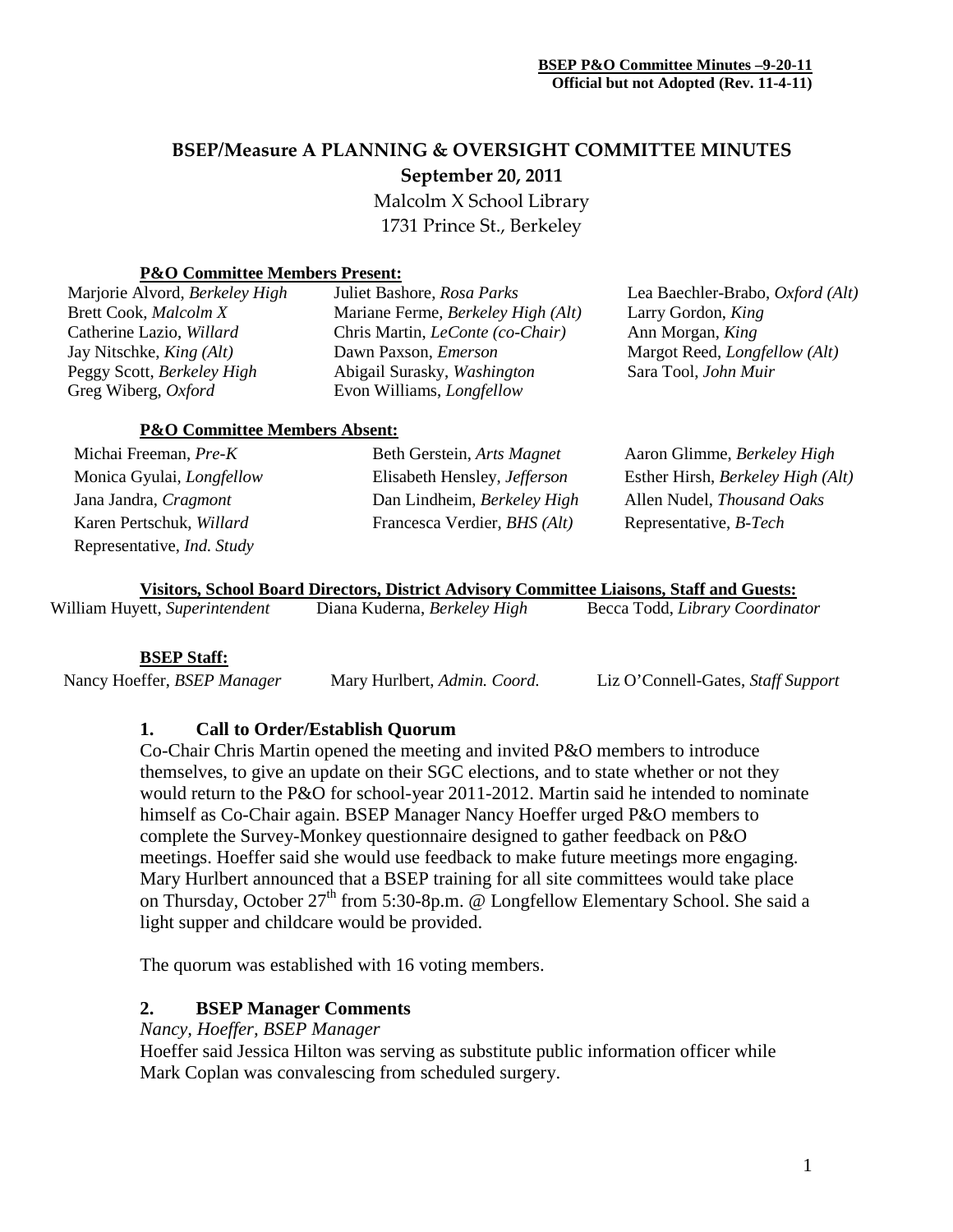### **3. Presentation on the Communications Study Produced by Madera Group in Collaboration with the Berkeley Unified Communications Working Group**

#### *Superintendent William Huyett and Nancy Hoeffer, BSEP Manager*

Summaries of the Communications study were distributed and Huyett thanked the P&O for its service and counsel. Next he briefed the P&O on the implications of the Study. He said future changes would include a refresh of the District website and targeted dissemination of positive BUSD news via press releases, etc,

Huyett said a full-time translator/coordinator position would be created at BUSD and that a fiftyfifty pairing of BSEP and General Fund monies would fund this position. Hoeffer said the person hired for the job would not only be responsible for translating materials into English and Spanish, but would also coordinate multi-lingual translation and interpretation needs throughout the District. Hoeffer added that although BUSD was a 15% Spanish-speaking District, it was not in compliance with a law requiring that school communications be translated into Spanish. She said this situation would be corrected at school meeting the 15% threshold. Hoeffer also said feedback from the Madera Group pointed to a need for site-based rather than District based parent-liaison specialists to enhance school-to-home communication. To meet this need, Hoeffer said three parent liaisons, assigned to zones or sites, would likely replace the two District-level, parentspecialists.

Huyett said there would be a pivotal shift in the way BUSD managed communication. He said plans included a switch to using cutting-edge methods of quickly pushing information out to the media, the public, parents, teachers, and students. Nancy Hoeffer said the District would move to enact Madera Group recommendations which called for a strategic, responsive, and cohesive communication system that offered streamlined, accessible information via a variety of technologies. It was noted that the District would hire a Communications Manager and that this change might or might not require new personnel.

Hoeffer said part of the new web refresh involved a revamp of information critical to the public: Admissions, District Information, Complaint Procedure, BSEP, 2020 Vision, and Budget. Hoeffer announced that the printed version of *A+ News* has been replaced by *A+E-News*, a bimonthly online newsletter in English and Spanish. Lea Baechler-Brabo, said that the District web site would allow users to give feedback and that *A+ E-News* would allow readers to suggest topics they'd like covered.

Hoeffer announced that a 4-page publication detailing property-owners tax dollars at work would go out to residents by the end of October. She clarified that the conflict of Interest Policy for the K-8 has not been passed by the Board but that it would be brought to the Board in November.

The point was made that communication about athletics and the arts should be enhanced and included in the District's web refresh. The Superintendent agreed that this should be seriously considered as it would attract parents to BUSD's web site.

Several staffing changes recommended by the Communications Study effect the Office of Family and Community Partnerships and Public Information Plans for 2011-2012 that were approved by the P&O and School Board last spring. These changes were presented to Cabinet, the Board of Education, and Management Team at various times over the summer and early fall and met with general support. Hoeffer stated her opinion that since the overall nature of the work and budgets are not materially affected, the Plans themselves need not be changed for P&O or Board action.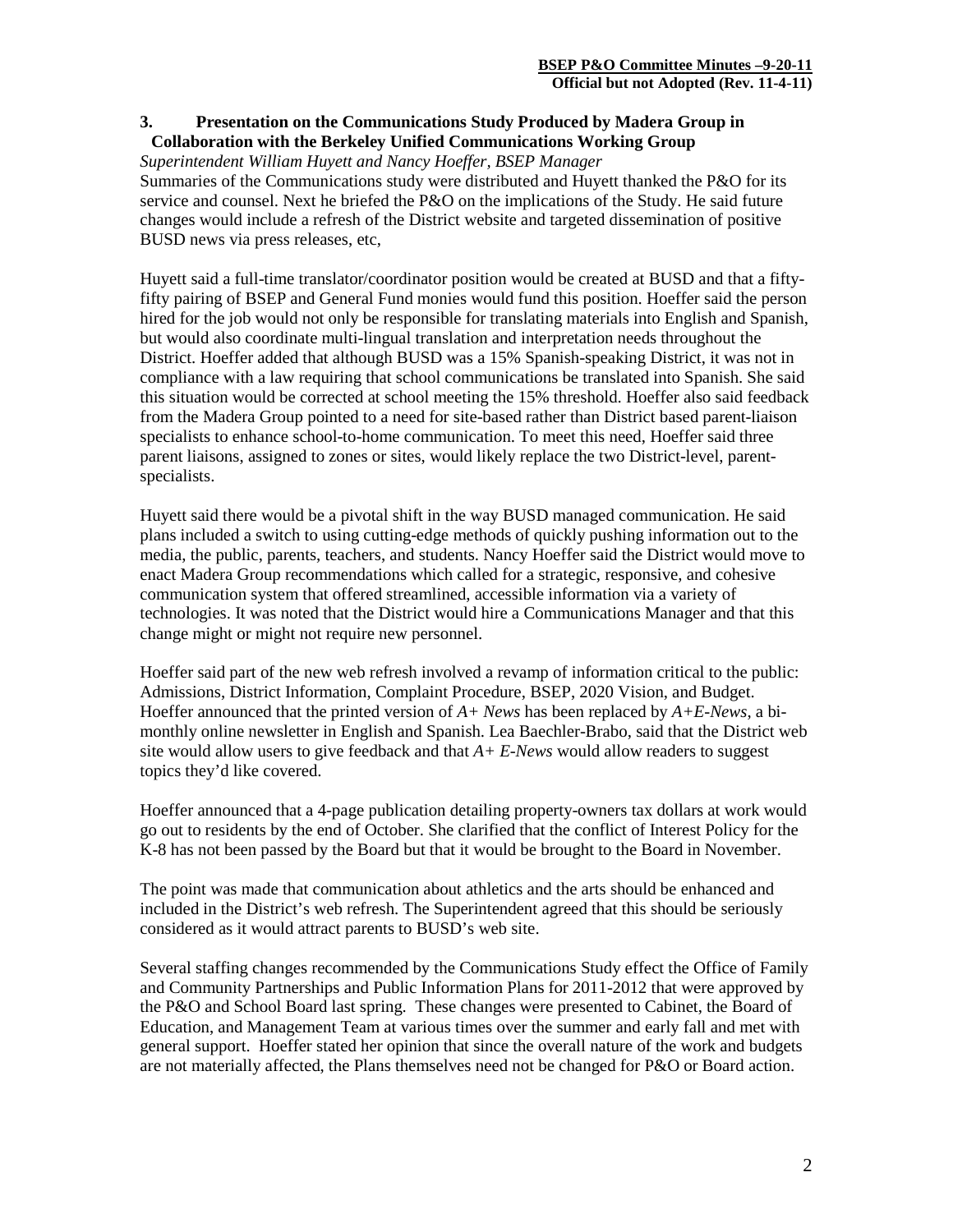The changes to staffing positions are as follows:

Office of Family & Community Partnerships/Parent Outreach:

 Change from 2 district office-based Parent Outreach Specialists to 3 school site-based Parent Liaisons

#### Public Information & Translation Services:

Change from a Public Information Officer to a Communication Manager

 Create a full time Translator-Coordinator position, funded .50 FTE from BSEP, and .50 FTE from the General Fund.

The BSEP Manager asked for a vote of support from the P&O as the new positions will be presented to the Board.

#### **MOTION CARRIED (Scott/Reed): To support the creation of these three positions:**

- **Translator-Coordinator (.50 FTE from BSEP)**
- **Site-based parent liaisons 3.0 FTE from BSEP)**
- **A Communications Manager (1.0 from BSEP).**

The vote was 12 in favor, 0 opposed, 4 abstentions.

#### **4. Technology Update**

*Jay Nitschke, Director of Technology*

- ♦ BeMail was replaced with Google for Education.
- ♦ This collaborative platform has been enthusiastically received.
- ♦ School Messenger replaced Blackboard Connect.
- ♦ System will be upgraded in October to allow emailing of voice mail messages.
- ♦ Email accounts are free for BUSD' secondary students via Google for Ed.
- ♦ Some teachers are using Google groups for email.
- ♦ Parents can submit cell numbers and then receive absence alerts.
- ♦ Technology staff has been working to clear up attendance backlogs.
- ♦ School Messenger allows translation of Email messages.

# **5. Presentation of BSEP Annual Plan 2011-2012**

#### **Mary Hurlbert, Administrative Coordinator**

Hurlbert Distributed the Annual Plans books.

#### **6. Approval of the Minutes: April 12, 2011**

# **Motion to approve the minutes:**

Yes 10 Abstention 1 Opposed 1

# **Motion to approve the minutes: April 26, May 6, 10 & 24, June**

Yes 13 No 1 Abstentions 2

#### **7. Establish date of the first P&O meeting of 2011-2011 School Year**

The next P&O Committee meeting will be November 1, 2011, with the plan to conduct P&O meeting on the  $1<sup>st</sup>$  and  $3<sup>rd</sup>$  Tuesdays this year. A proposed 11-12 calendar will be presented to the Committee on November 1<sup>st</sup>.